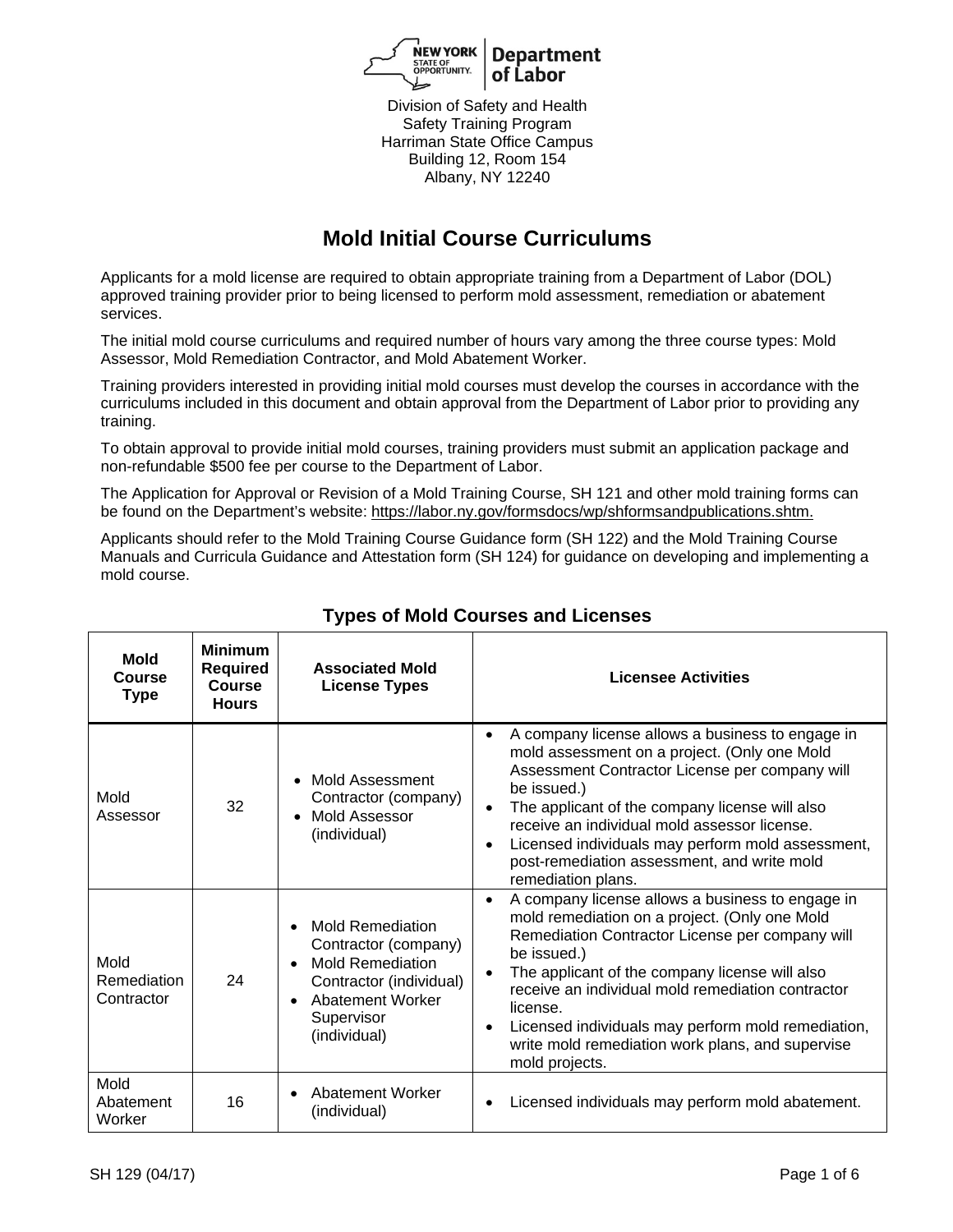#### **Course Information**

- 1. The topics listed in the course curriculums must be included in each respective course and the minimum number of required course hours must be attained.
- 2. The required hands-on exercises must permit attendees to have actual, in-person experience performing tasks associated with mold assessment, remediation and/or abatement.
- 3. Online courses are not accepted since in-person, hands-on exercises are required as part of the curriculums.
- 4. An example mold remediation plan must be provided with the application package for the Mold Assessor course and must be utilized in the class. Similarly, an example mold remediation work plan must be included in the Mold Remediation Contractor course and must be utilized in the class.
- 5. If a course will be instructed in a language other than English, an English translation of all submittals must be provided. This includes, but is not limited to, class notes, transparencies, manuals and examinations.
- 6. Combined courses, which contain multiple mold course types, are permitted upon approval by the Department of Labor. The application fee is based on the number of course types included in the combined course. Training providers must take care not to exceed the capacity of the training facility with combined courses. Separate sign-in sheets and rosters must be maintained for each course type within the combined course. Separate completion certificates must be issued for each course type completed by the attendee. Attendees must complete an exam for each course type to receive each completion certificate.
- 7. Only approved instructors with mold-related experience and/or education may provide instruction in a course approved by the Department of Labor. The resumes of proposed instructors must include information on their mold-related experience and/or education.
- 8. The Department of Labor does not limit the number of attendees admitted for a class. However, the training provider must be mindful of the factors that could affect the attendee's comfort and ability to observe the class properly. The training provider must also be able to supervise the attendees and respond to questions efficiently. The occupancy limit for the chosen venue must not be exceeded.
- 9. The Department of Labor does not set limits for the attendee-instructor ratio. Classes should be organized so that each attendee has the ability to properly observe the class and perform hands-on exercises. The training provider should also set aside an adequate amount of time for class discussions and questions. While not a requirement, the Department recommends a ratio of 25 attendees for each instructor for classroom and 8 attendees for each instructor for the hands-on exercises.

#### **Course Notification Requirements**

Approved training providers shall provide notification to the Department of Labor on the Mold Training Course Notification form (SH 123) at least one week in advance of any mold course to be conducted. Cancellation of a course must be communicated to the Department as soon as possible prior to the scheduled class date.

#### **Verification of Attendee Identity and Department of Motor Vehicles Identification Numbers (DMV ID)**

Training providers must verify the identity of each attendee using his/her Department of Motor Vehicles (DMV) driver license or non-driver identification (ID) upon course registration and initial course sign-in. Attendees should show their driver license or non-driver identification (ID) to instructors when signing in. If an attendee does not have either document, his/her identity should be verified using another form of photo identification. Training providers must inform attendees that Department of Motor Vehicles identifications (IDs) are required to obtain a mold license. The Department of Motor Vehicles identification (ID) number is the link between the training record and the licensing application. It also protects against fraud and reduces errors on submitted rosters/certificates. Course completion certificates should not be issued to attendees until they provide their Department of Motor Vehicles identification (ID) to the training provider.

#### **Course Identification Numbers**

The Department of Labor has assigned a one-digit reference number to each type of mold training course as listed below. The course completion certificates and attendee identification rosters must contain this number as part of the attendee identification numbers.

- 1 = Assessor Initial
- 3 = Remediation Contractor Initial
- 5 = Abatement Worker Initial
- 9 = Mold Refresher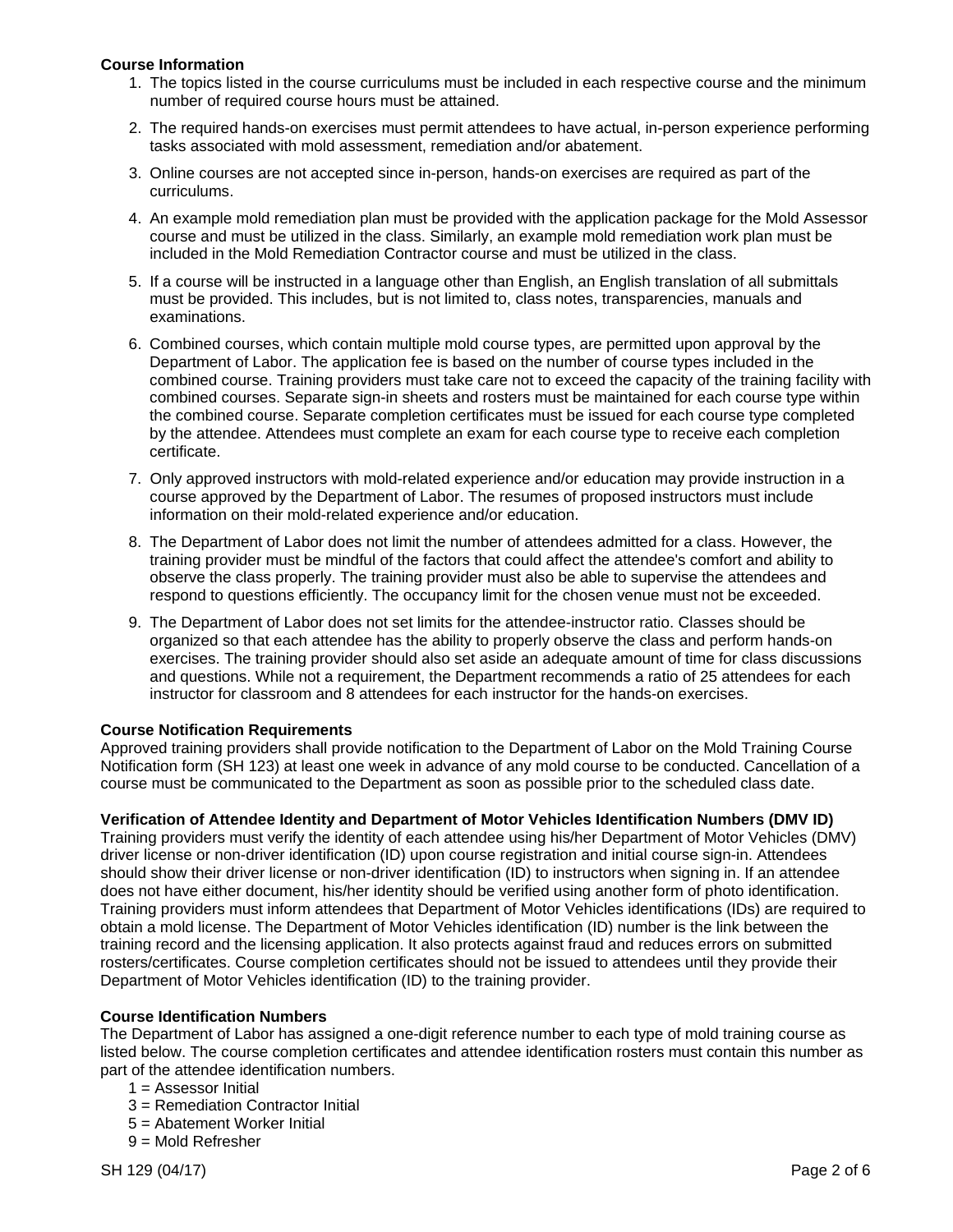#### **Attendee Identification Numbers, Course Completion Certificates, and Rosters**

Training providers are required to assign each attendee of a mold training course a unique thirteen (13) digit attendee identification number. The attendee identification number is composed of specific elements that must be combined in the following order: Course Identification Number, Course Completion Date, Mold Training Provider Number (MTP #), Attendee Number. The attendee identification number is required to be used on course completion certificates and on the attendee identification roster described below.

Training providers are required to issue a course completion certificate to attendees who successfully complete a mold training course. The Department of Labor has developed a course completion certificate template for training providers, which is available upon request via electronic mail to: labor.sm.sh.esu@labor.ny.gov. All course completion certificates must contain the components described in the template document. Training providers must submit a sample of their customized completion certificate via electronic mail to: labor.sm.sh.esu@labor.ny.gov, as an attachment in an Adobe Acrobat (.pdf) format to the Department of Labor prior to holding their first course.

Training providers must submit an attendee identification roster in an Excel spreadsheet format via electronic mail to the Department of Labor. Email it in an Excel spreadsheet format to: labor[.sm.sh.esu@labor.ny.gov.](mailto:sm.sh.esu@labor.ny.gov) within one week from the completion of the training course. It is important that the rosters are emailed within that timeframe to avoid delays in the processing of attendee mold license applications.

The following information must be included in the spreadsheet: Attendee Last Name; Attendee First Name; Department of Motor Vehicles Identification; Course Identification Number; Course Completion Date; Mold Training Provider Number (MTP #); Attendee Number; Complete Attendee Identification Number.

Department of Labor has developed a roster template for training providers to use, which is available upon request via electronic mail to: [labor.sm.sh.esu@labor.ny.gov.](mailto:labor.sm.sh.esu@labor.ny.gov) Instructions are included in the roster template file under the 'Instructions' tab. They and must be strictly followed. Spreadsheets that are completed improperly will be returned to the training provider for correction.

Please note: attendees who have successfully completed the course but do not have their Department of Motor Vehicles identification (ID), should be included on the mold training attendee identification roster; however, the Department of Motor Vehicles identification (ID) field should be left blank. The training provider must submit an updated roster to the Department of Labor once the attendee provides his/her Department of Motor Vehicles identification (ID) and then the completion certificate can be issued.

#### **Mold Licensee Requirements**

Training providers should be familiar with mold licensing requirements in order to accurately convey this information to attendees. Completion of a Department of Labor approved mold training course does not result in an automatic New York State mold license. The course completion certificate is not accepted as a temporary mold license. Applicants are not officially licensed, and are not allowed to perform mold project work, until they receive their hard cards from the Department of Labor.

To obtain a mold license, applicants must submit the following to the Department of Labor:

- A completed application package
- A copy of the completion certificate from the training course
- A non-refundable application fee.

The application forms can be found at: [https://labor.ny.gov/formsdocs/wp/shformsandpublications.shtm.](https://labor.ny.gov/formsdocs/wp/shformsandpublications.shtm)

For questions regarding mold licenses, contact the Department's License and Certificate Unit at (518) 457-2735.

#### **Mold Initial Course Curriculums**

The topics listed in the course curriculums must be included in each respective course and the minimum number of required course hours must be attained.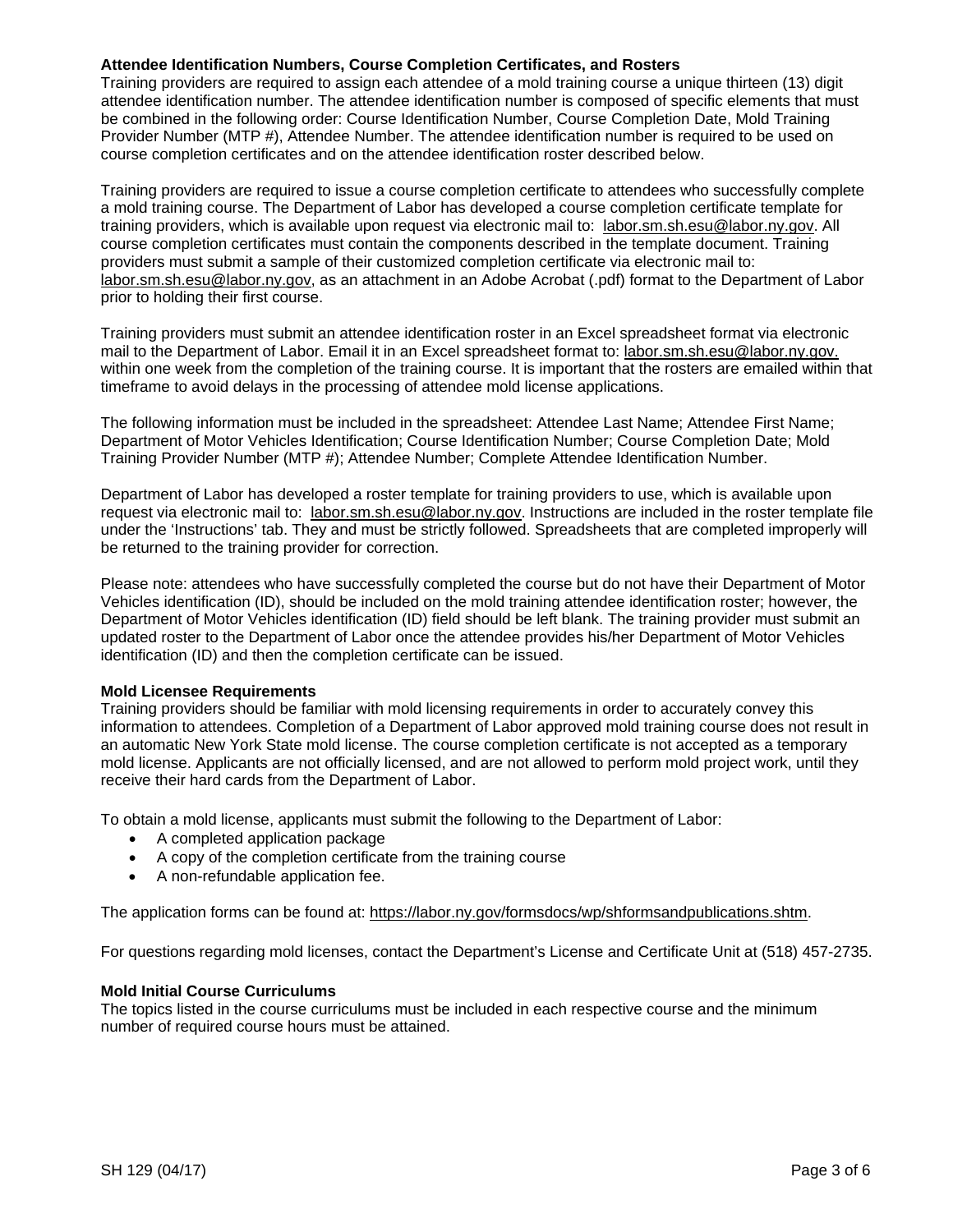# **Mold Assessor Course Curriculum**

The topics listed in the course curriculum must be included in the course. The minimum number of required course hours must be attained.

| <b>Topic</b>                                                                                                                                                                                                                                                         | <b>Required</b><br>hands-on<br>exercises | <b>Minimum</b><br><b>Required</b><br><b>Hours</b> |
|----------------------------------------------------------------------------------------------------------------------------------------------------------------------------------------------------------------------------------------------------------------------|------------------------------------------|---------------------------------------------------|
| Introduction, Sources, Conditions and Prevention of Mold Growth                                                                                                                                                                                                      | No.                                      | $\mathbf 1$                                       |
| <b>Potential Health Effects</b>                                                                                                                                                                                                                                      | <b>No</b>                                | 0.5                                               |
| Technical and Legal Considerations,<br>New York State Labor Law Article 32,<br>New York State Department of Labor Mold Guidance Documents and Factsheets                                                                                                             | No                                       | 1                                                 |
| Environmental Protection Agency (EPA),<br>Occupational Safety and Health Administration (OSHA), and<br>New York City Department of Health Mold Guidance Documents and Institute of<br>Inspection, Cleaning and Restoration Certification (IICRC) Standard S520       | No                                       | 1                                                 |
| Workplace Hazards, Safety Plans, Asbestos, Confined Spaces, Lock out/Tag out                                                                                                                                                                                         | Yes                                      | 2                                                 |
| Requirements for Worker Protection, Personal Protective Equipment, Respirators,<br>Respiratory Program, Medical Surveillance                                                                                                                                         | No.                                      | 0.5                                               |
| Building Construction, Building Sciences, Moisture Control, Water Intrusion Events                                                                                                                                                                                   | No                                       | $\mathbf{1}$                                      |
| Prevention of Indoor Air Quality Problems, Improving Maintenance, Housekeeping                                                                                                                                                                                       | No                                       | 1.5                                               |
| Basics of Heating, Ventilation, and Air Conditioning (HVAC) Systems, Inspection<br>and Assessment of Heating, Ventilation, and Air Conditioning (HVAC)                                                                                                               | No                                       | 0.5                                               |
| <b>Survey Protocol</b>                                                                                                                                                                                                                                               | <b>No</b>                                | 0.5                                               |
| Interviewing Occupants, Questionnaire Development, Interpreting Questionnaire<br><b>Results</b>                                                                                                                                                                      | No.                                      | 0.5                                               |
| Performance of Visual Inspections for Mold                                                                                                                                                                                                                           | Yes                                      | 2                                                 |
| Measurement Equipment, Moisture Meters, Humidity Meters, Particle Counters,<br>Data-logging, Inspection Equipment                                                                                                                                                    | Yes                                      | 1                                                 |
| Biological Sampling Strategies and Methods, Sampling Locations and Techniques                                                                                                                                                                                        | Yes                                      | 0.5                                               |
| Sampling Methods, Bulk, Surface, Tape, Air Samples, Chain of Custody Form                                                                                                                                                                                            | Yes                                      | 1                                                 |
| <b>Interpreting Data and Sampling Results</b>                                                                                                                                                                                                                        | No                                       | 0.5                                               |
| Documentation, Reports, Field Notes                                                                                                                                                                                                                                  | No                                       | 1                                                 |
| Overview of How Mold Remediation Projects are Conducted, Containment, Air<br>Filtration, and Protecting the Public and Occupants from Mold and Chemical<br>Exposure                                                                                                  | No                                       | 2                                                 |
| Work Practices for Removing, Cleaning and Treating Mold                                                                                                                                                                                                              | No                                       | 1                                                 |
| State-of-the-Art Work Practices and New Technologies                                                                                                                                                                                                                 | No.                                      | 1                                                 |
| Establishing Clearance Procedures and Criteria for the Mold Project, Post-<br>Remediation Assessment Procedures, Project Clearance                                                                                                                                   | No                                       | 1.5                                               |
| Review Example Mold Remediation Plan. Writing Strategies for Mold Remediation<br>Plans. Awareness of the Requirements for the Remediation Contractor's Mold<br>Remediation Work Plan. Contract Specifications, Job Cost Estimates, Liability and<br>Insurance Costs. | Yes                                      | 2                                                 |
| <b>Case Studies</b>                                                                                                                                                                                                                                                  | No.                                      | 1                                                 |
| Breaks 8 x 15 minutes each                                                                                                                                                                                                                                           | No                                       | $\mathbf{2}$                                      |
| Lunches 4 x 1 hour each                                                                                                                                                                                                                                              | No                                       | $\overline{4}$                                    |
| Review                                                                                                                                                                                                                                                               | No                                       | 0.5                                               |
| Exam - minimum of 50 questions                                                                                                                                                                                                                                       | No                                       | 1                                                 |
|                                                                                                                                                                                                                                                                      | $Total =$                                | 32                                                |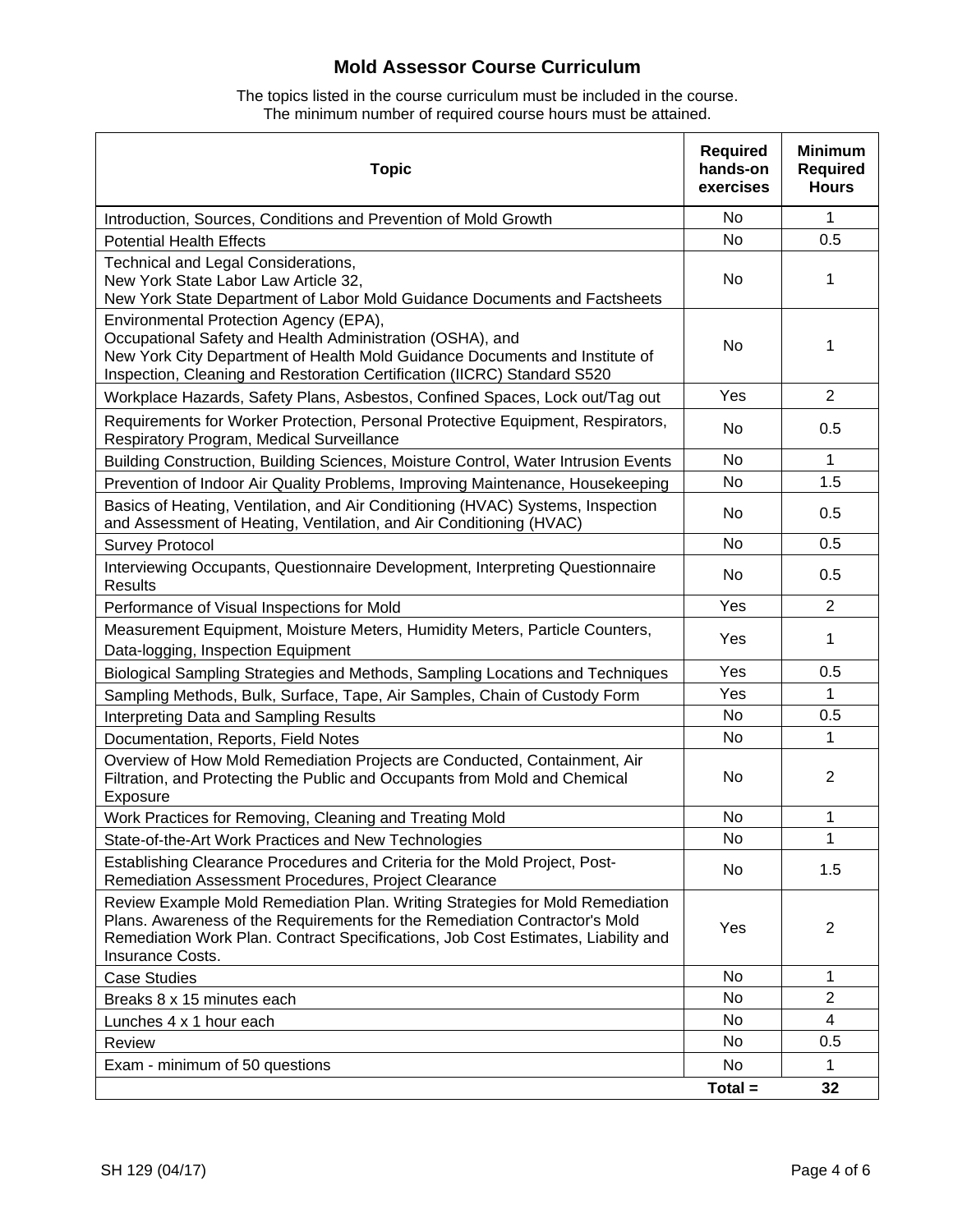# **Remediation Contractor Course Curriculum**

The topics listed in the course curriculum must be included in the course. The minimum number of required course hours must be attained.

| <b>Topic</b>                                                                                                                                                                                                                                                  | <b>Required</b><br>Hands-on<br><b>Exercises</b> | <b>Minimum</b><br><b>Required</b><br><b>Hours</b> |
|---------------------------------------------------------------------------------------------------------------------------------------------------------------------------------------------------------------------------------------------------------------|-------------------------------------------------|---------------------------------------------------|
| Introduction, Sources, Conditions, Prevention of Mold Growth                                                                                                                                                                                                  | N <sub>o</sub>                                  | $\mathbf{1}$                                      |
| <b>Potential Health Effects</b>                                                                                                                                                                                                                               | No.                                             | 0.5                                               |
| Technical and Legal Considerations,<br>New York State Labor Law Article 32,<br>New York State Department of Labor Mold Guidance Documents and Factsheets                                                                                                      | N <sub>o</sub>                                  | 1                                                 |
| Environmental Protection Agency (EPA),<br>Occupational Safety and Health Administration (OSHA) and<br>New York City Department of Health Mold Guidance Documents and Institute of<br>Inspection, Cleaning and Restoration Certification (IICRC) Standard S520 | No.                                             | 1                                                 |
| Workplace Hazards, Safety Plans, Asbestos, Confined Spaces, Lock out/Tag out                                                                                                                                                                                  | Yes                                             | $\overline{2}$                                    |
| Requirements for Worker Protection, Personal Protective Equipment, Respirators,<br>Respiratory Program, Medical Surveillance                                                                                                                                  | No                                              | 1                                                 |
| Building Construction, Building Sciences, Moisture Control, Water Intrusion Events                                                                                                                                                                            | <b>No</b>                                       | 1                                                 |
| Basics of Heating, Ventilation, and Air Conditioning (HVAC) Systems, Inspection and<br>Assessment of Heating, Ventilation, and Air Conditioning (HVAC)                                                                                                        | No.                                             | 0.5                                               |
| Overview of How Mold Remediation Projects are Conducted, Containment, Air<br>Filtration                                                                                                                                                                       | Yes                                             | $\overline{2}$                                    |
| <b>Engineering Controls</b>                                                                                                                                                                                                                                   | <b>No</b>                                       | 1                                                 |
| Protecting Public and Occupants from Mold Exposure                                                                                                                                                                                                            | N <sub>o</sub>                                  | 0.5                                               |
| Work Practices for Removing, Cleaning and Treating Mold                                                                                                                                                                                                       | Yes                                             | 1.5                                               |
| State-of-the-Art Work Practices and New Technologies                                                                                                                                                                                                          | No.                                             | 0.5                                               |
| Documentation, Reports, Field Notes                                                                                                                                                                                                                           | N <sub>o</sub>                                  | 1                                                 |
| Awareness of the Mold Remediation Plan's Clearance Procedures and Criteria for<br>the Mold Project, Awareness of the Mold Assessor's Post-Remediation Assessment<br>Procedures, Project Clearance                                                             | No                                              | 0.5                                               |
| Contract Specifications, Job Cost Estimates, Liability and Insurance Costs                                                                                                                                                                                    | <b>No</b>                                       | 1                                                 |
| Awareness of the Requirements for the Mold Assessor's Mold Remediation Plan.<br>Review Example Mold Remediation Work Plan. Writing Strategies for Mold<br><b>Remediation Work Plans.</b>                                                                      | Yes                                             | $\overline{2}$                                    |
| Breaks 6 x 15 minutes each                                                                                                                                                                                                                                    | <b>No</b>                                       | 1.5                                               |
| Lunches 3 x 1 hour each                                                                                                                                                                                                                                       | N <sub>o</sub>                                  | 3                                                 |
| Review                                                                                                                                                                                                                                                        | No.                                             | 0.5                                               |
| Exam - minimum of 50 questions                                                                                                                                                                                                                                | No                                              | 1                                                 |
|                                                                                                                                                                                                                                                               | $Total =$                                       | 24                                                |